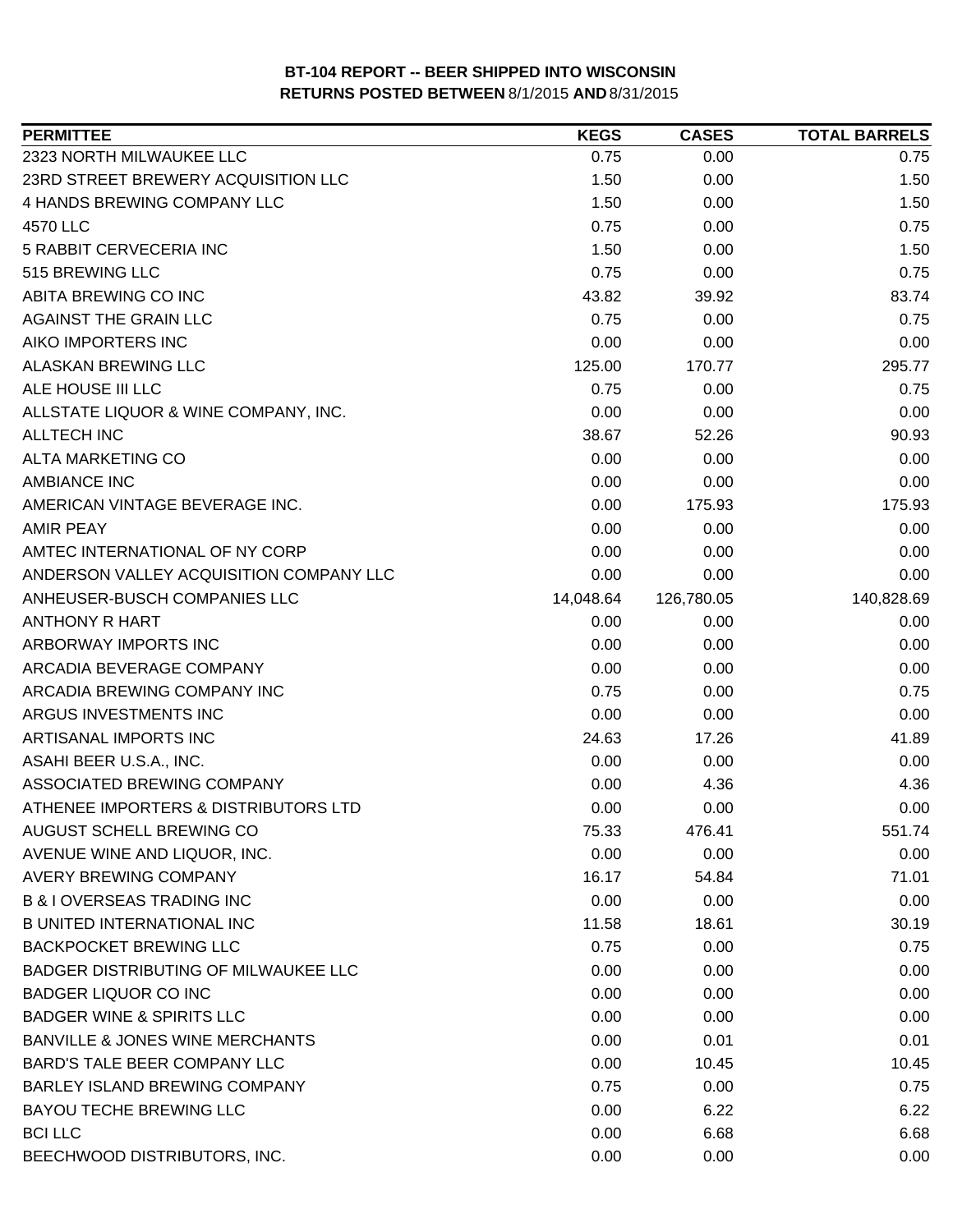| <b>PERMITTEE</b>                     | <b>KEGS</b> | <b>CASES</b> | <b>TOTAL BARRELS</b> |
|--------------------------------------|-------------|--------------|----------------------|
| <b>BEER BARON LLC</b>                | 0.75        | 0.00         | 0.75                 |
| BEER CAPITOL DISTRIBUTING, INC.      | 0.00        | 0.00         | 0.00                 |
| <b>BEGYLE BREWING LLC</b>            | 1.50        | 0.00         | 1.50                 |
| <b>BELLS BREWERY INC</b>             | 256.95      | 413.64       | 670.59               |
| BELUKUS MARKETING INC                | 26.25       | 30.73        | 56.98                |
| BENT PADDLE BREWING COMPANY          | 19.25       | 51.51        | 70.76                |
| BENT RIVER BREWERY LLC               | 3.63        | 0.00         | 3.63                 |
| BETTER BRANDS DISTRIBUTING, INC.     | 0.00        | 0.00         | 0.00                 |
| <b>BEVLINK LLC</b>                   | 0.00        | 0.00         | 0.00                 |
| BIG CHICAGO BREWING COMPANY LLC      | 0.83        | 4.79         | 5.62                 |
| <b>BIG SKY BREWING CO</b>            | 15.00       | 45.28        | 60.28                |
| <b>BIG WOOD BREWERY LLC</b>          | 0.00        | 5.32         | 5.32                 |
| BILL'S DISTRIBUTING, LTD.            | 0.00        | 0.00         | 0.00                 |
| <b>BINDING BRAUEREI USA INC</b>      | 74.14       | 100.29       | 174.43               |
| <b>BLACK LIST BEER LLC</b>           | 0.00        | 0.00         | 0.00                 |
| BLUEGRASS BREWING COMPANY INC        | 0.75        | 0.00         | 0.75                 |
| <b>BOSTON BEER CORPORATION</b>       | 744.00      | 3,868.61     | 4,612.61             |
| <b>BOULDER BEER INC</b>              | 24.50       | 21.92        | 46.42                |
| BOULEVARD BREWING ASSOCIATES LP      | 0.75        | 0.00         | 0.75                 |
| BRAU BROTHERS BREWING COMPANY, LLC   | 0.00        | 10.45        | 10.45                |
| BRECKENRIDGE BREWERY LLC             | 0.00        | 0.00         | 0.00                 |
| BRECKENRIDGE BREWERY OF COLORADO LLC | 22.00       | 54.87        | 76.87                |
| <b>BRIAN EWING</b>                   | 9.55        | 17.62        | 27.17                |
| <b>BROADWAY BREWERY LLC</b>          | 1.50        | 0.00         | 1.50                 |
| BROWN-FORMAN CORPORATION             | 0.00        | 329.50       | 329.50               |
| <b>BRUGGE LLC</b>                    | 0.75        | 0.00         | 0.75                 |
| <b>BURNING BROTHERS BREWING LLC</b>  | 0.00        | 0.00         | 0.00                 |
| C.J.W., INC.                         | 0.00        | 0.00         | 0.00                 |
| CANAL STREET BREWING CO LLC          | 86.00       | 411.85       | 497.85               |
| CAPITOL-HUSTING COMPANY, INC.        | 0.00        | 0.00         | 0.00                 |
| <b>CAROLE MINOGUE</b>                | 0.00        | 0.00         | 0.00                 |
| CARRIAGE HOUSE IMPORTS, LTD.         | 0.00        | 98.21        | 98.21                |
| CASTLE DANGER BREWING CO LLC         | 0.00        | 13.74        | 13.74                |
| CAUFIELD'S RESTAURANT LTD            | 0.75        | 0.00         | 0.75                 |
| CENTRAL BEER DISTRIBUTORS, INC.      | 0.00        | 0.00         | 0.00                 |
| CENTRAL BEER IMPORT & EXPORT INC     | 0.00        | 0.00         | 0.00                 |
| CHAS A BERNICK INC                   | 0.84        | 6.80         | 7.64                 |
| CHATHAM IMPORTS INC                  | 0.00        | 0.00         | 0.00                 |
| <b>CHRISTOPHER VERICH</b>            | 0.75        | 0.00         | 0.75                 |
| <b>CISCO BREWERS INC</b>             | 0.00        | 0.00         | 0.00                 |
| <b>COMEBACK BREWING INC</b>          | 0.00        | 8.71         | 8.71                 |
| CORONADO BREWING COMPANY INC         | 18.00       | 21.78        | 39.78                |
| <b>CRAFT BREW ALLIANCE INC</b>       | 0.00        | 0.00         | 0.00                 |
| <b>CRIDER BREWING LLC</b>            | 0.75        | 0.00         | 0.75                 |
| <b>CROOKED RIVER INC</b>             | 0.75        | 0.00         | 0.75                 |
|                                      |             |              |                      |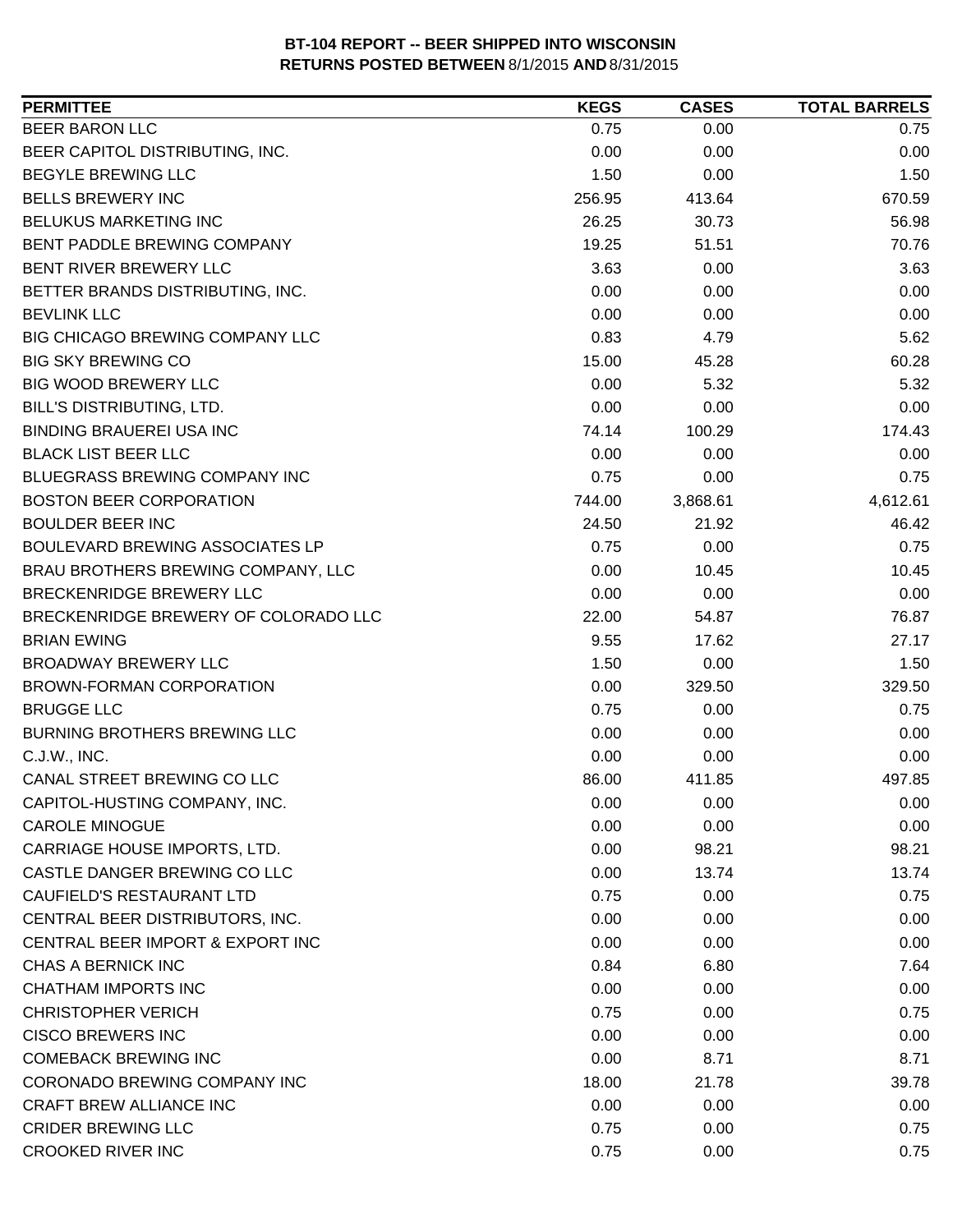| 11,967.44<br>11,967.44<br>0.00<br>36.05<br>23.48<br>12.57<br>1.50<br>0.00<br>1.50<br>0.00<br>0.00<br>0.00<br>0.00<br>0.00<br>0.00<br>599.06<br>280.57<br>318.49<br>0.00<br>7.26<br>7.26<br>20.91<br>36.24<br>15.33<br>2,457.32<br>3,076.57<br>619.25<br>0.00<br>0.00<br>0.00<br>0.00<br>0.00<br>0.00<br>181.80<br>243.80<br>62.00<br>0.00<br>0.00<br>0.00<br>0.00<br>0.00<br>0.00<br>0.75<br>0.75<br>0.00<br>0.00<br>0.00<br>0.00<br>46.21<br>21.41<br>24.80<br>210.85<br>0.00<br>210.85<br>0.00<br>0.00<br>0.00<br>0.75<br>0.75<br>0.00<br>0.00<br>0.00<br>0.00<br>0.00<br>0.00<br>0.00<br>23.10<br>5.50<br>17.60<br>0.00<br>0.00<br>0.00<br>0.75<br>0.75<br>0.00<br>2.00<br>2.89<br>4.89<br>0.00<br>0.00<br>0.00<br>0.75<br>0.75<br>0.00<br>11.50<br>94.23<br>82.73<br>0.00<br>0.00<br>0.00<br>0.00<br>0.00<br>0.00<br>0.75<br>0.00<br>0.75<br>0.34<br>0.67<br>1.01<br>0.00<br>0.00<br>0.00<br>0.00<br>0.00<br>0.00<br>0.00<br>0.00<br>0.00<br>0.00<br>0.00<br>0.00<br>0.00<br>0.00<br>0.00<br>0.00<br>0.00<br>0.00<br>0.00<br>0.00<br>0.00<br>0.00<br>0.00<br>0.00<br>0.00<br>0.00<br>0.00<br>0.75<br>0.75<br>0.00<br>0.00<br>0.00<br>0.00<br>0.00<br>72.67<br>72.67 | <b>PERMITTEE</b>                           | <b>KEGS</b> | <b>CASES</b> | <b>TOTAL BARRELS</b> |
|-------------------------------------------------------------------------------------------------------------------------------------------------------------------------------------------------------------------------------------------------------------------------------------------------------------------------------------------------------------------------------------------------------------------------------------------------------------------------------------------------------------------------------------------------------------------------------------------------------------------------------------------------------------------------------------------------------------------------------------------------------------------------------------------------------------------------------------------------------------------------------------------------------------------------------------------------------------------------------------------------------------------------------------------------------------------------------------------------------------------------------------------------------------------------|--------------------------------------------|-------------|--------------|----------------------|
|                                                                                                                                                                                                                                                                                                                                                                                                                                                                                                                                                                                                                                                                                                                                                                                                                                                                                                                                                                                                                                                                                                                                                                         | <b>CROWN IMPORTS LLC</b>                   |             |              |                      |
|                                                                                                                                                                                                                                                                                                                                                                                                                                                                                                                                                                                                                                                                                                                                                                                                                                                                                                                                                                                                                                                                                                                                                                         | D&V INTERNATIONAL INC                      |             |              |                      |
|                                                                                                                                                                                                                                                                                                                                                                                                                                                                                                                                                                                                                                                                                                                                                                                                                                                                                                                                                                                                                                                                                                                                                                         | DANGEROUS MAN BREWING LLC                  |             |              |                      |
|                                                                                                                                                                                                                                                                                                                                                                                                                                                                                                                                                                                                                                                                                                                                                                                                                                                                                                                                                                                                                                                                                                                                                                         | DEAN DISTRIBUTING, INC.                    |             |              |                      |
|                                                                                                                                                                                                                                                                                                                                                                                                                                                                                                                                                                                                                                                                                                                                                                                                                                                                                                                                                                                                                                                                                                                                                                         | DEAN DISTRIBUTING, INC.                    |             |              |                      |
|                                                                                                                                                                                                                                                                                                                                                                                                                                                                                                                                                                                                                                                                                                                                                                                                                                                                                                                                                                                                                                                                                                                                                                         | DESCHUTES BREWERY INC                      |             |              |                      |
|                                                                                                                                                                                                                                                                                                                                                                                                                                                                                                                                                                                                                                                                                                                                                                                                                                                                                                                                                                                                                                                                                                                                                                         | DESTIHL HOLDINGS LLC                       |             |              |                      |
|                                                                                                                                                                                                                                                                                                                                                                                                                                                                                                                                                                                                                                                                                                                                                                                                                                                                                                                                                                                                                                                                                                                                                                         | DETROIT RIVERTOWN BREWING LLC              |             |              |                      |
|                                                                                                                                                                                                                                                                                                                                                                                                                                                                                                                                                                                                                                                                                                                                                                                                                                                                                                                                                                                                                                                                                                                                                                         | DIAGEO - GUINNESS USA INC.                 |             |              |                      |
|                                                                                                                                                                                                                                                                                                                                                                                                                                                                                                                                                                                                                                                                                                                                                                                                                                                                                                                                                                                                                                                                                                                                                                         | DISCOUNT LIQUOR, INC.                      |             |              |                      |
|                                                                                                                                                                                                                                                                                                                                                                                                                                                                                                                                                                                                                                                                                                                                                                                                                                                                                                                                                                                                                                                                                                                                                                         | DOANE DISTRIBUTING, INC.                   |             |              |                      |
|                                                                                                                                                                                                                                                                                                                                                                                                                                                                                                                                                                                                                                                                                                                                                                                                                                                                                                                                                                                                                                                                                                                                                                         | DOGFISH HEAD CRAFT BREWERY LLC             |             |              |                      |
|                                                                                                                                                                                                                                                                                                                                                                                                                                                                                                                                                                                                                                                                                                                                                                                                                                                                                                                                                                                                                                                                                                                                                                         | DOLCE BEVERAGE GROUP LLC                   |             |              |                      |
|                                                                                                                                                                                                                                                                                                                                                                                                                                                                                                                                                                                                                                                                                                                                                                                                                                                                                                                                                                                                                                                                                                                                                                         | <b>DOYNA LTD</b>                           |             |              |                      |
|                                                                                                                                                                                                                                                                                                                                                                                                                                                                                                                                                                                                                                                                                                                                                                                                                                                                                                                                                                                                                                                                                                                                                                         | DRAGONMEAD MICROBREWERY LLC                |             |              |                      |
|                                                                                                                                                                                                                                                                                                                                                                                                                                                                                                                                                                                                                                                                                                                                                                                                                                                                                                                                                                                                                                                                                                                                                                         | <b>DURAN IMPORTS INC</b>                   |             |              |                      |
|                                                                                                                                                                                                                                                                                                                                                                                                                                                                                                                                                                                                                                                                                                                                                                                                                                                                                                                                                                                                                                                                                                                                                                         | DUVEL MOORTGAT USA LTD                     |             |              |                      |
|                                                                                                                                                                                                                                                                                                                                                                                                                                                                                                                                                                                                                                                                                                                                                                                                                                                                                                                                                                                                                                                                                                                                                                         | E & J GALLO WINERY                         |             |              |                      |
|                                                                                                                                                                                                                                                                                                                                                                                                                                                                                                                                                                                                                                                                                                                                                                                                                                                                                                                                                                                                                                                                                                                                                                         | EASTERN LIQUORS USA INC                    |             |              |                      |
|                                                                                                                                                                                                                                                                                                                                                                                                                                                                                                                                                                                                                                                                                                                                                                                                                                                                                                                                                                                                                                                                                                                                                                         | EAUX DE VIE INC                            |             |              |                      |
|                                                                                                                                                                                                                                                                                                                                                                                                                                                                                                                                                                                                                                                                                                                                                                                                                                                                                                                                                                                                                                                                                                                                                                         | EINSTOK BEER COMPANY LP                    |             |              |                      |
|                                                                                                                                                                                                                                                                                                                                                                                                                                                                                                                                                                                                                                                                                                                                                                                                                                                                                                                                                                                                                                                                                                                                                                         | EL DORADO BEVERAGE CO                      |             |              |                      |
|                                                                                                                                                                                                                                                                                                                                                                                                                                                                                                                                                                                                                                                                                                                                                                                                                                                                                                                                                                                                                                                                                                                                                                         | EPIC BREWING COMPANY LLC                   |             |              |                      |
|                                                                                                                                                                                                                                                                                                                                                                                                                                                                                                                                                                                                                                                                                                                                                                                                                                                                                                                                                                                                                                                                                                                                                                         | EPIC BREWING COMPANY LLC                   |             |              |                      |
|                                                                                                                                                                                                                                                                                                                                                                                                                                                                                                                                                                                                                                                                                                                                                                                                                                                                                                                                                                                                                                                                                                                                                                         | ETON STREET BREWERY LLC                    |             |              |                      |
|                                                                                                                                                                                                                                                                                                                                                                                                                                                                                                                                                                                                                                                                                                                                                                                                                                                                                                                                                                                                                                                                                                                                                                         | <b>EUROBREW INC</b>                        |             |              |                      |
|                                                                                                                                                                                                                                                                                                                                                                                                                                                                                                                                                                                                                                                                                                                                                                                                                                                                                                                                                                                                                                                                                                                                                                         | <b>FABIANO BROTHERS - WISCONSIN LLC</b>    |             |              |                      |
|                                                                                                                                                                                                                                                                                                                                                                                                                                                                                                                                                                                                                                                                                                                                                                                                                                                                                                                                                                                                                                                                                                                                                                         | FAT HEAD'S BREWING LP                      |             |              |                      |
|                                                                                                                                                                                                                                                                                                                                                                                                                                                                                                                                                                                                                                                                                                                                                                                                                                                                                                                                                                                                                                                                                                                                                                         | FINCH'S BEER COMPANY LLC                   |             |              |                      |
|                                                                                                                                                                                                                                                                                                                                                                                                                                                                                                                                                                                                                                                                                                                                                                                                                                                                                                                                                                                                                                                                                                                                                                         | FIRESTONE WALKER LLC                       |             |              |                      |
|                                                                                                                                                                                                                                                                                                                                                                                                                                                                                                                                                                                                                                                                                                                                                                                                                                                                                                                                                                                                                                                                                                                                                                         | FLANIGAN DISTRIBUTING OF DOOR COUNTY, INC. |             |              |                      |
|                                                                                                                                                                                                                                                                                                                                                                                                                                                                                                                                                                                                                                                                                                                                                                                                                                                                                                                                                                                                                                                                                                                                                                         | FLAT 12 BIERWERKS LLC                      |             |              |                      |
|                                                                                                                                                                                                                                                                                                                                                                                                                                                                                                                                                                                                                                                                                                                                                                                                                                                                                                                                                                                                                                                                                                                                                                         | FLAT EARTH HOLDINGS LLC                    |             |              |                      |
|                                                                                                                                                                                                                                                                                                                                                                                                                                                                                                                                                                                                                                                                                                                                                                                                                                                                                                                                                                                                                                                                                                                                                                         | FLYING DOG BREWERY LLLP                    |             |              |                      |
|                                                                                                                                                                                                                                                                                                                                                                                                                                                                                                                                                                                                                                                                                                                                                                                                                                                                                                                                                                                                                                                                                                                                                                         | FOUR SEASONS BEER DISTRIBUTORS INC         |             |              |                      |
|                                                                                                                                                                                                                                                                                                                                                                                                                                                                                                                                                                                                                                                                                                                                                                                                                                                                                                                                                                                                                                                                                                                                                                         | FOUR SIDES IMPORT COMPANY                  |             |              |                      |
|                                                                                                                                                                                                                                                                                                                                                                                                                                                                                                                                                                                                                                                                                                                                                                                                                                                                                                                                                                                                                                                                                                                                                                         | FRANK BEER DISTRIBUTORS, INC.              |             |              |                      |
|                                                                                                                                                                                                                                                                                                                                                                                                                                                                                                                                                                                                                                                                                                                                                                                                                                                                                                                                                                                                                                                                                                                                                                         | FRANK BEER SOUTH LLC                       |             |              |                      |
|                                                                                                                                                                                                                                                                                                                                                                                                                                                                                                                                                                                                                                                                                                                                                                                                                                                                                                                                                                                                                                                                                                                                                                         | FRANK LIQUOR COMPANY, INC.                 |             |              |                      |
|                                                                                                                                                                                                                                                                                                                                                                                                                                                                                                                                                                                                                                                                                                                                                                                                                                                                                                                                                                                                                                                                                                                                                                         | FRANK LIQUORS OF LA CROSSE, INC.           |             |              |                      |
|                                                                                                                                                                                                                                                                                                                                                                                                                                                                                                                                                                                                                                                                                                                                                                                                                                                                                                                                                                                                                                                                                                                                                                         | FRANKENMUTH BREWING COMPANY                |             |              |                      |
|                                                                                                                                                                                                                                                                                                                                                                                                                                                                                                                                                                                                                                                                                                                                                                                                                                                                                                                                                                                                                                                                                                                                                                         | FRED R KARM JR                             |             |              |                      |
|                                                                                                                                                                                                                                                                                                                                                                                                                                                                                                                                                                                                                                                                                                                                                                                                                                                                                                                                                                                                                                                                                                                                                                         | FREE STATE BREWING CO INC                  |             |              |                      |
|                                                                                                                                                                                                                                                                                                                                                                                                                                                                                                                                                                                                                                                                                                                                                                                                                                                                                                                                                                                                                                                                                                                                                                         | FULTON STREET BREWERY LLC                  |             |              |                      |
|                                                                                                                                                                                                                                                                                                                                                                                                                                                                                                                                                                                                                                                                                                                                                                                                                                                                                                                                                                                                                                                                                                                                                                         | <b>G K SKAGGS INC</b>                      |             |              |                      |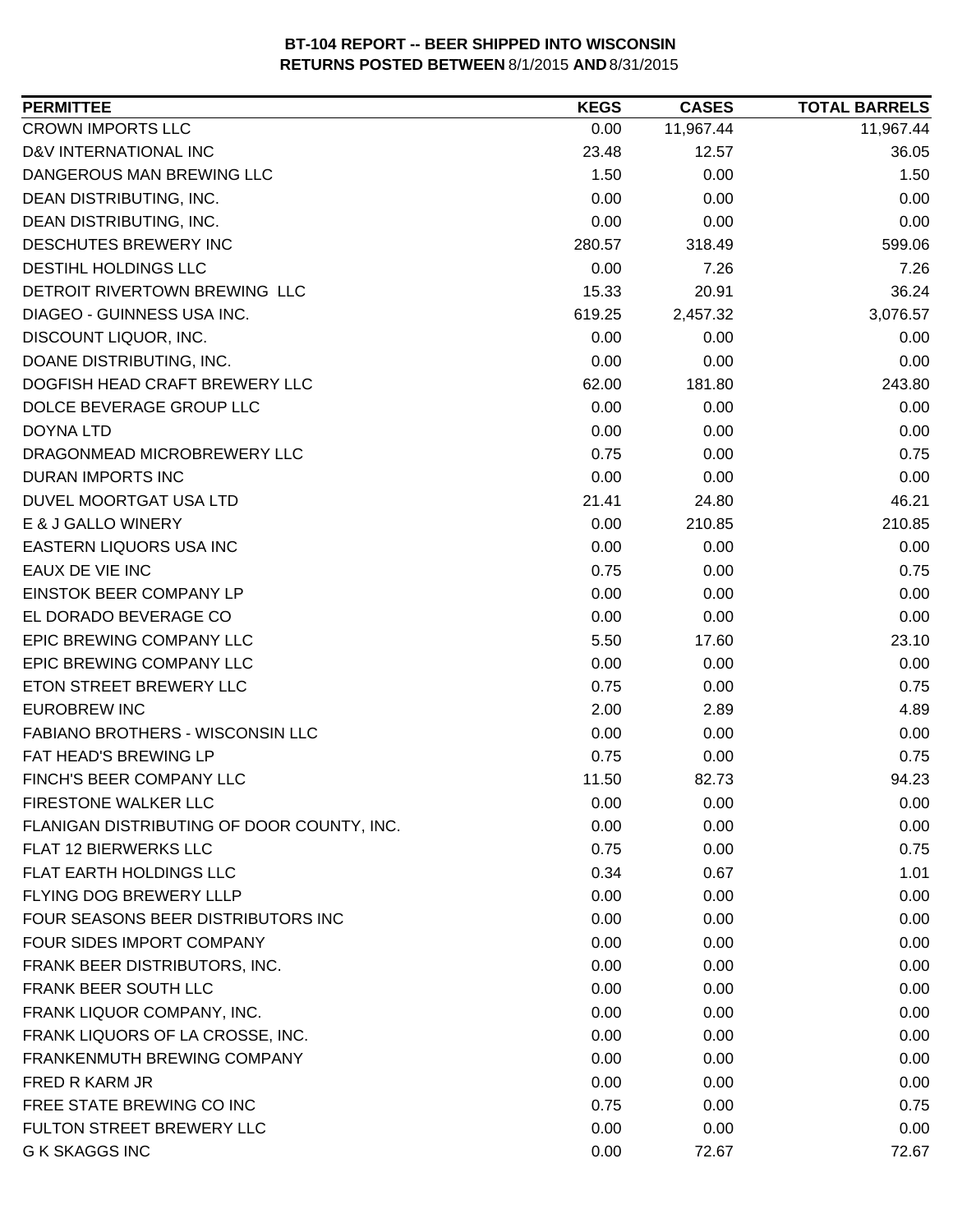| <b>PERMITTEE</b>                       | <b>KEGS</b> | <b>CASES</b> | <b>TOTAL BARRELS</b> |
|----------------------------------------|-------------|--------------|----------------------|
| <b>GARY'S CORPORATION OF OAK CREEK</b> | 0.00        | 0.00         | 0.00                 |
| <b>GELOSO BEVERAGE GROUP LLC</b>       | 0.00        | 0.00         | 0.00                 |
| GENERAL BEER DISTRIBUTORS CO.          | 0.00        | 0.00         | 0.00                 |
| <b>GENERAL BEER-NORTHEAST INC</b>      | 0.00        | 0.00         | 0.00                 |
| GENERAL BEER-NORTHEAST INC             | 0.00        | 0.00         | 0.00                 |
| GENERAL BEER-NORTHWEST, INC.           | 0.00        | 0.00         | 0.00                 |
| GENERAL BEER-NORTHWEST, INC.           | 0.00        | 0.00         | 0.00                 |
| GENERAL BEVERAGE SALES CO.             | 0.00        | 0.00         | 0.00                 |
| <b>GFBC INC</b>                        | 2.50        | 16.37        | 18.87                |
| <b>GLOBAL VILLAGE IMPORTS LLC</b>      | 0.00        | 0.00         | 0.00                 |
| <b>GMB PARTNERS LLC</b>                | 0.75        | 0.00         | 0.75                 |
| <b>GREGORY M SHUFF</b>                 | 0.75        | 0.00         | 0.75                 |
| <b>GREGORY S HARDMAN</b>               | 0.00        | 0.00         | 0.00                 |
| <b>GTBC LLC</b>                        | 0.00        | 0.00         | 0.00                 |
| H C FOODS CO LTD                       | 0.00        | 0.00         | 0.00                 |
| HAILSTORM BREWING CO LLC               | 0.75        | 0.00         | 0.75                 |
| <b>HALES ALES LTD</b>                  | 0.00        | 5.57         | 5.57                 |
| HARVEST MOON BREWING LLP               | 0.00        | 0.00         | 0.00                 |
| HAYMARKET BREWING LLC                  | 0.75        | 0.00         | 0.75                 |
| HEINEKEN USA INCORPORATED              | 217.90      | 4,113.20     | 4,331.10             |
| HENDRICKS BEVERAGE, INC.               | 0.00        | 0.00         | 0.00                 |
| HOME BREW MART INC                     | 27.50       | 78.39        | 105.89               |
| <b>ILLYRIAN IMPORT INC</b>             | 0.00        | 0.00         | 0.00                 |
| <b>IMPERIAL OAK BREWING LLC</b>        | 0.75        | 0.00         | 0.75                 |
| INDEED BREWING COMPANY LLC             | 0.00        | 1.02         | 1.02                 |
| INDIAN PEAKS BREWING COMPANY           | 69.00       | 129.54       | 198.54               |
| INDIAN RIVER BEVERAGE CORPORATION      | 0.00        | 0.00         | 0.00                 |
| <b>INDIAN WELLS BREWING CO LLC</b>     | 0.00        | 0.00         | 0.00                 |
| IRL, INCORPORATED                      | 0.00        | 0.00         | 0.00                 |
| <b>J &amp; M CORPORATION</b>           | 0.75        | 0.00         | 0.75                 |
| <b>JACOB A HAFNER</b>                  | 0.75        | 0.00         | 0.75                 |
| <b>JASON MARKKULA</b>                  | 0.00        | 0.00         | 0.00                 |
| <b>JAW PROPERTIES LLC</b>              | 0.00        | 0.00         | 0.00                 |
| <b>JDZ INC</b>                         | 1.05        | 3.23         | 4.28                 |
| <b>JEFF SCHRAG</b>                     | 0.75        | 0.00         | 0.75                 |
| <b>JOHN J COLLETTI</b>                 | 0.00        | 0.00         | 0.00                 |
| JOHNSON BROTHERS OF WISCONSIN INC      | 0.00        | 0.00         | 0.00                 |
| JOM WINE & SPIRITS INC                 | 0.00        | 0.00         | 0.00                 |
| JOSEPH JAMES BREWING CO INC            | 0.00        | 0.00         | 0.00                 |
| <b>JUST TAKE ACTION INC</b>            | 0.75        | 0.00         | 0.75                 |
| <b>KAREN HOLTON</b>                    | 0.00        | 0.00         | 0.00                 |
| KAY BEER DISTRIBUTING, INC.            | 0.00        | 0.00         | 0.00                 |
| KEWEENAW BREWING CO LLC                | 45.00       | 54.66        | 99.66                |
| KOJIMA & INTERNATIONAL ASSOCIATES INC  | 0.00        | 0.00         | 0.00                 |
| <b>KROMBACHER USA LLC</b>              | 179.35      | 117.05       | 296.40               |
|                                        |             |              |                      |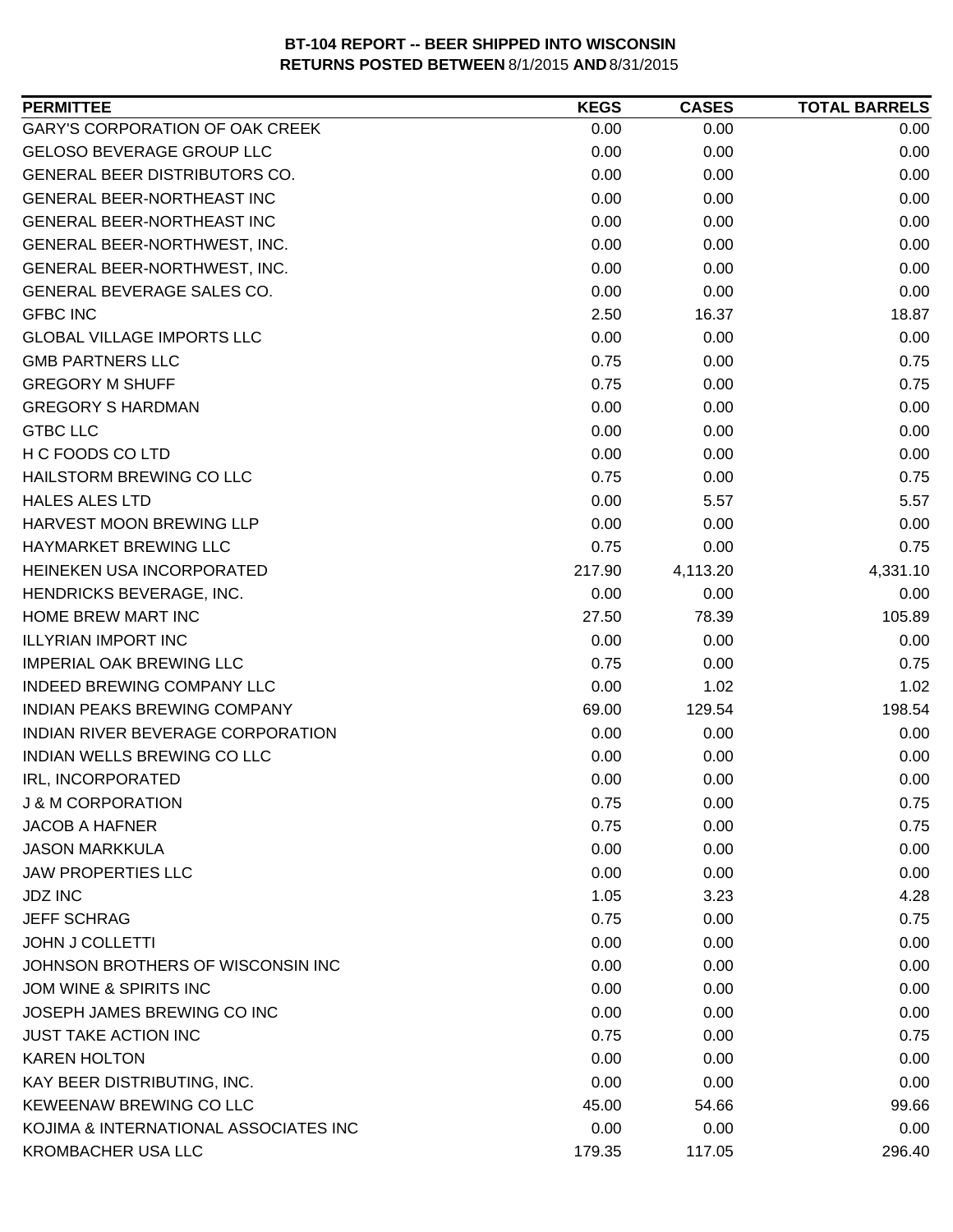| <b>PERMITTEE</b>                     | <b>KEGS</b> | <b>CASES</b> | <b>TOTAL BARRELS</b> |
|--------------------------------------|-------------|--------------|----------------------|
| KUHNHENN BREWING CO LLC              | 0.75        | 0.00         | 0.75                 |
| <b>KYSELA PERE ET FILS LTD</b>       | 0.00        | 0.00         | 0.00                 |
| LA CROSSE BEVERAGE LLC               | 0.00        | 0.00         | 0.00                 |
| LABATT USA OPERATING CO LLC          | 91.33       | 2,813.82     | 2,905.15             |
| <b>LAGUNITAS BREWING CO</b>          | 206.75      | 430.24       | 636.99               |
| LAKE SUPERIOR BREWING CO LLC         | 4.33        | 11.47        | 15.80                |
| LARRY'S DISTRIBUTING CO., INC.       | 0.00        | 0.00         | 0.00                 |
| LEAMON MERCANTILE CO. CORP           | 0.00        | 0.00         | 0.00                 |
| LEE BEVERAGE OF WISCONSIN LLC        | 0.00        | 0.00         | 0.00                 |
| LEE BEVERAGE OF WISCONSIN LLC        | 0.00        | 0.00         | 0.00                 |
| LEFT COAST BREWING CO                | 0.00        | 0.00         | 0.00                 |
| LENA BEVERAGE COMPANY                | 3.00        | 0.45         | 3.45                 |
| LIBERTYVILLE BREWING COMPANY         | 0.75        | 0.00         | 0.75                 |
| LIFT BRIDGE BREWING TECHNOLOGIES LLC | 6.50        | 8.71         | 15.21                |
| LOGBOAT BREWING COMPANY LLC          | 0.75        | 0.00         | 0.75                 |
| LOUIS GLUNZ BEER INC                 | 17.23       | 77.04        | 94.27                |
| <b>LUCID BREWING LLC</b>             | 0.00        | 0.00         | 0.00                 |
| <b>LUCKY STRIKE CORPORATION</b>      | 0.75        | 0.00         | 0.75                 |
| MAD ANTHONY BREWING COMPANY INC      | 0.75        | 0.00         | 0.75                 |
| MAD RIVER BREWING COMPANY INC        | 0.00        | 5.23         | 5.23                 |
| MANNEKEN-BRUSSEL IMPORTS INC         | 3.35        | 9.85         | 13.20                |
| MARK ANTHONY BRANDS INC              | 0.00        | 434.84       | 434.84               |
| MASSACHUSETTS BEVERAGE ALLIANCE LLC  | 0.00        | 0.00         | 0.00                 |
| MERCHANT DU VIN CORPORATION          | 66.32       | 80.27        | 146.59               |
| METROPOLITAN BREWING LLC             | 11.30       | 10.50        | 21.80                |
| <b>MHW LTD</b>                       | 10.24       | 29.17        | 39.41                |
| <b>MICHAUD DISTRIBUTING INC</b>      | 0.00        | 0.00         | 0.00                 |
| MICHIGAN CITY BREWING CO INC         | 0.75        | 0.00         | 0.75                 |
| MID-WISCONSIN BEVERAGE, INC.         | 0.00        | 0.00         | 0.00                 |
| <b>MIKE A WILLERTON</b>              | 0.75        | 0.00         | 0.75                 |
| MILLERCOORS LLC                      | 1,044.92    | 9,773.52     | 10,818.44            |
| MILLERCOORS LLC                      | 902.46      | 17,391.12    | 18,293.58            |
| MILLSTREAM INVESTMENTS INC           | 0.00        | 8.72         | 8.72                 |
| MOR-DALL ENTERPRISES INC.            | 8.50        | 22.60        | 31.10                |
| MOTHER LODE BREWING LLC              | 0.00        | 15.68        | 15.68                |
| MOUNTAINEER HOLDINGS LLC             | 0.00        | 80.17        | 80.17                |
| MOYLANS BREWING CO LTD               | 0.00        | 0.00         | 0.00                 |
| MUTUAL WHOLESALE LIQUOR INC          | 0.00        | 0.00         | 0.00                 |
| NAKED TREE CELLARS LLC               | 0.75        | 0.00         | 0.75                 |
| NDC SYSTEMS LP                       | 82.84       | 0.00         | 82.84                |
| NEBRASKA BREWING CO INC              | 6.67        | 21.86        | 28.53                |
| NEEDHAM DISTRIBUTING CO., INC.       | 0.00        | 0.00         | 0.00                 |
| NEW BELGIUM BREWING COMPANY INC      | 634.52      | 1,409.20     | 2,043.72             |
| NEW HOLLAND BREWING CO LLC           | 45.00       | 101.37       | 146.37               |
| NEW PLANET BEER COMPANY              | 0.00        | 0.00         | 0.00                 |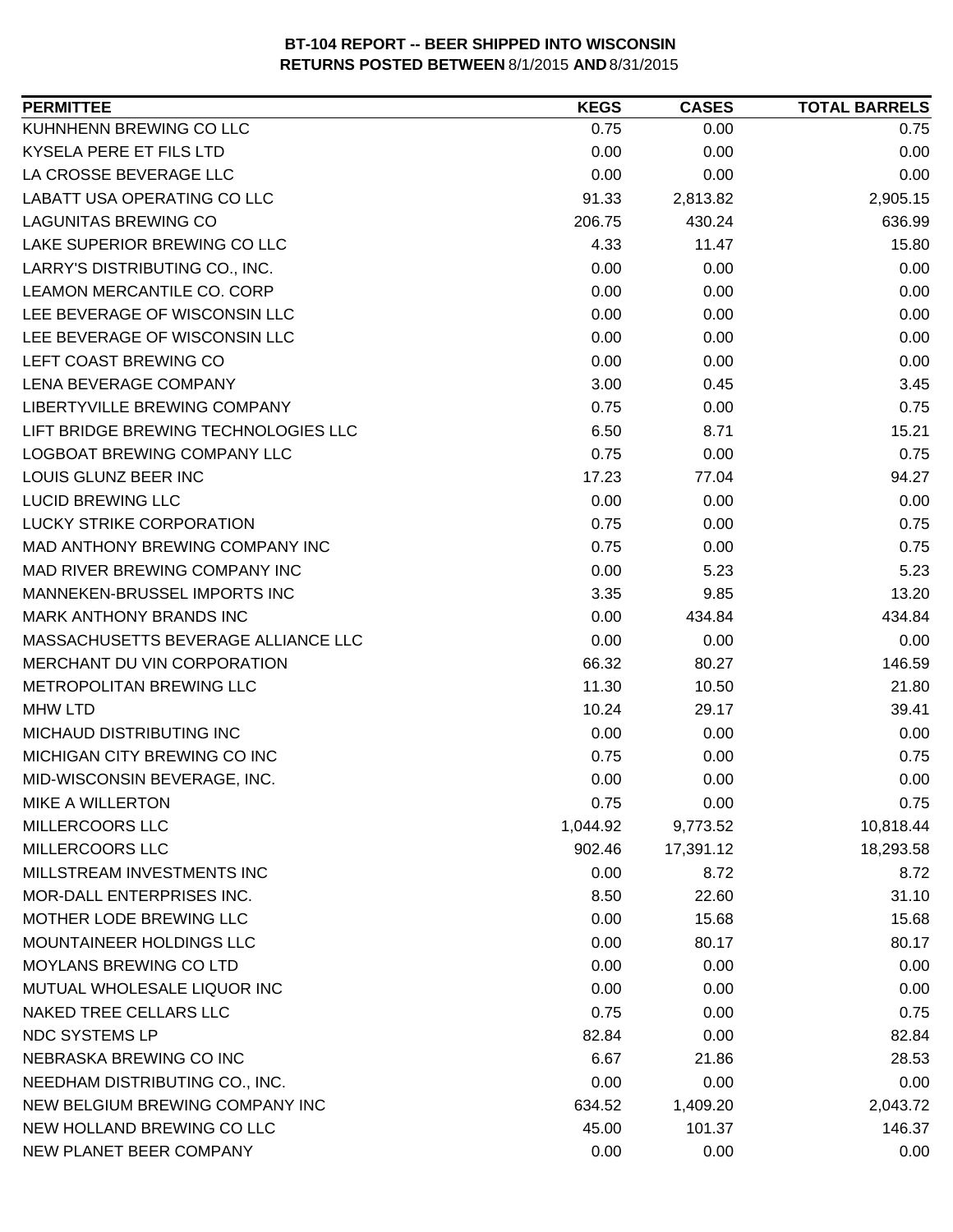| <b>PERMITTEE</b>                            | <b>KEGS</b> | <b>CASES</b> | <b>TOTAL BARRELS</b> |
|---------------------------------------------|-------------|--------------|----------------------|
| NOELKE DISTRIBUTORS, INC.                   | 0.00        | 0.00         | 0.00                 |
| NORTH COAST BREWING CO INC                  | 9.00        | 30.76        | 39.76                |
| NORTHWEST BEVERAGES, INC.                   | 0.00        | 0.00         | 0.00                 |
| NOUVEAU VENTURES LLC                        | 0.00        | 10.96        | 10.96                |
| OLD CAPITOL BREW WORKS AND PUBLIC HOUSE LLC | 0.75        | 0.00         | 0.75                 |
| OLDE PENINSULA ENTERPRISES LTD              | 0.75        | 0.00         | 0.75                 |
| ONE TRICK PONY INC                          | 0.75        | 0.00         | 0.75                 |
| ONION PUB & BREWERY INC                     | 0.00        | 0.00         | 0.00                 |
| OREGON BREWING COMPANY INC                  | 3.41        | 17.41        | 20.82                |
| OTT SCHWEITZER DISTRIBUTORSHIP, INC.        | 0.00        | 0.00         | 0.00                 |
| PABST BREWING COMPANY                       | 2,738.84    | 0.00         | 2,738.84             |
| PAC PARTNERS LLC                            | 0.75        | 0.00         | 0.75                 |
| PARADOX BEER COMPANY INC                    | 0.00        | 0.00         | 0.00                 |
| PARK RIDGE DISTRIBUTING, INC.               | 0.00        | 0.00         | 0.00                 |
| PATERNO IMPORTS LTD                         | 0.00        | 0.00         | 0.00                 |
| PAULANER USA LLC                            | 401.10      | 678.51       | 1,079.61             |
| PEACE TREE BREWING CO                       | 0.75        | 0.00         | 0.75                 |
| PEAK ORGANIC BREWING CO LLC                 | 0.00        | 0.00         | 0.00                 |
| PEHLER DISTRIBUTING, INC.                   | 0.00        | 0.00         | 0.00                 |
| PENROSE BREWING COMPANY LLC                 | 0.75        | 0.00         | 0.75                 |
| PEOPLE'S BREWING COMPANY                    | 0.75        | 0.00         | 0.75                 |
| PERENNIAL PARTNERS LLC                      | 5.66        | 6.15         | 11.81                |
| PETER M MESROBIAN                           | 0.00        | 0.00         | 0.00                 |
| PHIL KNUTSEN                                | 0.00        | 0.00         | 0.00                 |
| PHILLIPS WINE COMPANY                       | 0.00        | 0.00         | 0.00                 |
| PIG MINDS BREWING CO INC                    | 0.75        | 0.00         | 0.75                 |
| PIPEWORKS BREWING LLC                       | 0.75        | 0.00         | 0.75                 |
| PRO-LIQUITECH LLC                           | 0.00        | 0.00         | 0.00                 |
| RANGE BEVERAGE, INCORPORATED                | 0.00        | 0.00         | 0.00                 |
| RATAS WHOLESALE LIQUOR COMPANY              | 0.00        | 0.00         | 0.00                 |
| <b>RAVEN BRANDS INC</b>                     | 0.00        | 0.00         | 0.00                 |
| <b>REINHARD PUCHERT</b>                     | 0.00        | 0.00         | 0.00                 |
| RELETA BREWING COMPANY LLC                  | 0.00        | 0.00         | 0.00                 |
| RICHARD D KATECHIS                          | 40.86       | 109.99       | 150.85               |
| <b>RIGHT BRAIN BEVERAGES</b>                | 0.75        | 0.00         | 0.75                 |
| RIVER CITY DISTRIBUTING CO., INC.           | 0.00        | 0.00         | 0.00                 |
| ROCHESTER MILLS PRODUCTION BREWERY LLC      | 0.75        | 0.00         | 0.75                 |
| ROCKFORD BREWING COMPANY                    | 0.75        | 0.00         | 0.75                 |
| ROCLAND WINE IMPORTS                        | 0.00        | 0.00         | 0.00                 |
| S & H INDEPENDENT PREMIUM BRANDS LLC        | 606.41      | 78.04        | 684.45               |
| S. & S. DISTRIBUTING, INC.                  | 0.00        | 0.00         | 0.00                 |
| S. & S. DISTRIBUTING, INC.                  | 0.00        | 0.00         | 0.00                 |
| SAPPORO USA INC                             | 0.00        | 0.00         | 0.00                 |
| SARATOGA LIQUOR CO., INC.                   | 0.00        | 0.00         | 0.00                 |
| SAUGATUCK BREWING COMPANY INC               | 14.67       | 0.73         | 15.40                |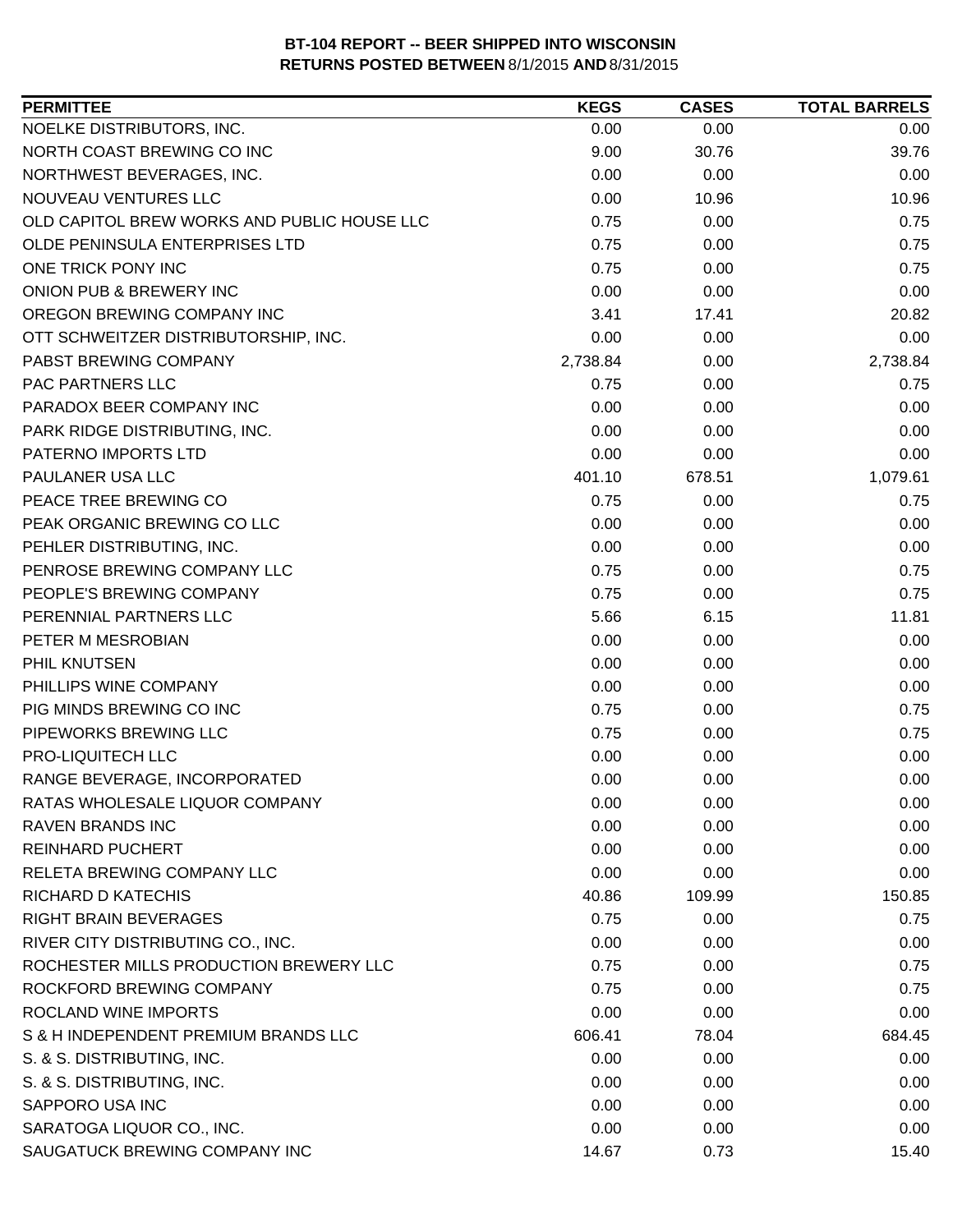| <b>PERMITTEE</b>                        | <b>KEGS</b> | <b>CASES</b> | <b>TOTAL BARRELS</b> |
|-----------------------------------------|-------------|--------------|----------------------|
| SCHNEIDER DISTRIBUTING CO., INC.        | 0.00        | 0.00         | 0.00                 |
| SCUTTLEBUTT BREWING CO LLC              | 0.00        | 0.00         | 0.00                 |
| <b>SHANE WELCH</b>                      | 0.00        | 59.43        | 59.43                |
| SHELTON BROTHERS INC                    | 12.96       | 13.44        | 26.40                |
| <b>SHORTS BREWING COMPANY</b>           | 0.00        | 0.00         | 0.00                 |
| SIERRA NEVADA BREWING COMPANY           | 128.63      | 1,060.17     | 1,188.80             |
| SINGHA NORTH AMERICA INC                | 0.00        | 0.00         | 0.00                 |
| <b>SLAP SHOT BREWING LLC</b>            | 0.75        | 0.00         | 0.75                 |
| SMUTTYNOSE BREWING CO INC               | 0.00        | 0.00         | 0.00                 |
| SOLEMN OATH BREWERY LLC                 | 0.00        | 0.00         | 0.00                 |
| SOUTHERN TIER BREWING COMPANY II LLC    | 56.16       | 172.79       | 228.95               |
| <b>SRB OPERATIONS LLC</b>               | 0.00        | 0.00         | 0.00                 |
| ST KILLIAN IMPORTING CO INC             | 57.57       | 397.20       | 454.77               |
| STANLEY STAWSKI DIST CO INC             | 0.00        | 20.81        | 20.81                |
| <b>SUMMIT BREWING COMPANY</b>           | 161.51      | 547.15       | 708.66               |
| SUN KING BREWING CO LLC                 | 0.75        | 0.00         | 0.75                 |
| SUPERIOR BEVERAGES LLC                  | 0.00        | 0.00         | 0.00                 |
| <b>SURLY BREWING COMPANY</b>            | 164.32      | 240.56       | 404.88               |
| SYLWESTER KOLAKOWSKI                    | 0.00        | 0.00         | 0.00                 |
| TABLEBLUFF BREWING CO INC               | 0.00        | 0.00         | 0.00                 |
| TALLGRASS BREWING COMPANY INC           | 18.16       | 89.42        | 107.58               |
| TEMPERANCE BEER COMPANY LLC             | 0.75        | 0.00         | 0.75                 |
| THE BRUERY LLC                          | 0.00        | 0.00         | 0.00                 |
| THE CHURCH STREET BREWING COMPANY       | 0.75        | 0.00         | 0.75                 |
| THE GAMBRINUS COMPANY                   | 52.00       | 187.47       | 239.47               |
| THE GREAT LAKES BREWING CO              | 58.85       | 121.34       | 180.19               |
| THE R.S. LIPMAN COMPANY                 | 0.00        | 0.00         | 0.00                 |
| THE VETERAN BEVERAGE COMPANY            | 0.00        | 0.00         | 0.00                 |
| THIRD BASE BREWERY INC                  | 0.75        | 0.00         | 0.75                 |
| THREE FLOYDS BREWING LLC                | 79.47       | 57.16        | 136.63               |
| <b>TIGER ENTERPRISES INC</b>            | 0.75        | 0.00         | 0.75                 |
| <b>TIGHTHEAD BREWING COMPANY</b>        | 0.75        | 0.00         | 0.75                 |
| <b>TODD FYTEN</b>                       | 0.00        | 0.00         | 0.00                 |
| <b>TOPPLING GOLIATH INC</b>             | 0.50        | 232.33       | 232.83               |
| <b>TOWN HALL BREWERY LLP</b>            | 0.75        | 0.00         | 0.75                 |
| TRIANGLE DISTRIBUTING COMPANY, INC.     | 0.00        | 0.00         | 0.00                 |
| TRUCKEE CRAFT BREWING                   | 0.00        | 0.00         | 0.00                 |
| <b>TWILIGHT LOUNGE INC</b>              | 0.75        | 0.00         | 0.75                 |
| TWO BROTHERS BREWING COMPANY            | 1.50        | 0.00         | 1.50                 |
| <b>UINTA BREWING COMPANY</b>            | 17.50       | 90.30        | 107.80               |
| UMLAUT BREWING LLC                      | 0.75        | 0.00         | 0.75                 |
| UNE ANNEE BREWERY LLC                   | 10.00       | 1.61         | 11.61                |
| UNITED STATES BEVERAGE LLC              | 35.75       | 75.78        | 111.53               |
| UNITED STATES DISTILLED PRODUCTS CO.    | 0.00        | 73.17        | 73.17                |
| UNITY VIBRATION LIVING KOMBUCHA TEA LLC | 5.25        | 4.99         | 10.24                |